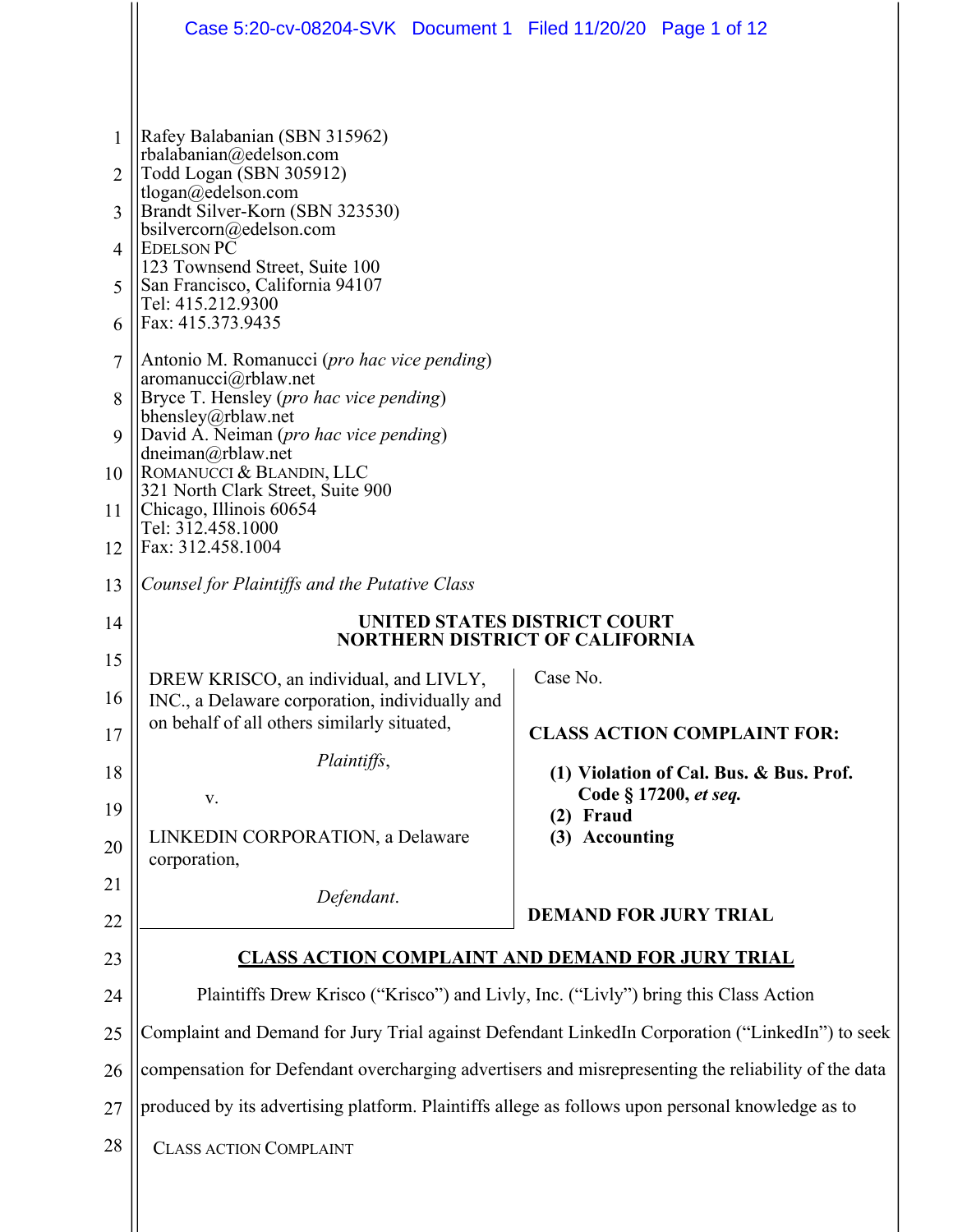1 2 themselves and their own acts and experiences, and, as to all other matters, upon information and belief.

3

### **NATURE OF THE ACTION**

4 5 6 7 8 1. On November 12, 2020, Defendant LinkedIn stated on its own blog that "[i]n August, our engineering team discovered and then subsequently fixed two measurement issues in our ads products that may have overreported some Sponsored Content campaign metrics for impression and video views." Defendant revealed that these "issues" impacted hundreds of thousands of LinkedIn advertisers, undetected, over the span of at least two years.

9 10 11 2. Specifically, advertisers were overcharged and overpaid for advertisements on LinkedIn's platform, all while relying on LinkedIn's assurances that their advertising metrics were accurate and reliable.

12 13 14 15 3. While LinkedIn has tried to downplay the impact of this failure to monitor and control its own advertising platform, the total extent of the damage to their customers is not yet known. Nor is there conclusive proof that these problems have been fully rectified and that other unknown "measurement issues" may not lurk in its vast system.

16 17 18 19 20 4. Above and beyond simply overpaying for mismeasured ads, Plaintiffs and members of the Class paid for an unknown number of ineffective ads, losing out on the opportunity to serve effective ads that would have fulfilled the purposes of the advertisements. Had Plaintiffs and members of the Class known of the lack of reliability in choosing to place ads with LinkedIn, they would have taken their ad dollars to other competitive platforms.

21 22 23 5. Plaintiffs therefore bring this Complaint to seek compensation for the amount they were overcharged, as well as seek an accounting of their ad accounts, along with those of the Class, to ensure that the payments they have made are consistent with the services they received.

24

## **PARTIES**

25 26 6. Plaintiff Drew Krisco is a natural person and resident of the State of Illinois. Mr. Krisco is a current customer of Defendant LinkedIn.

- 27
- CLASS ACTION COMPLAINT 2 28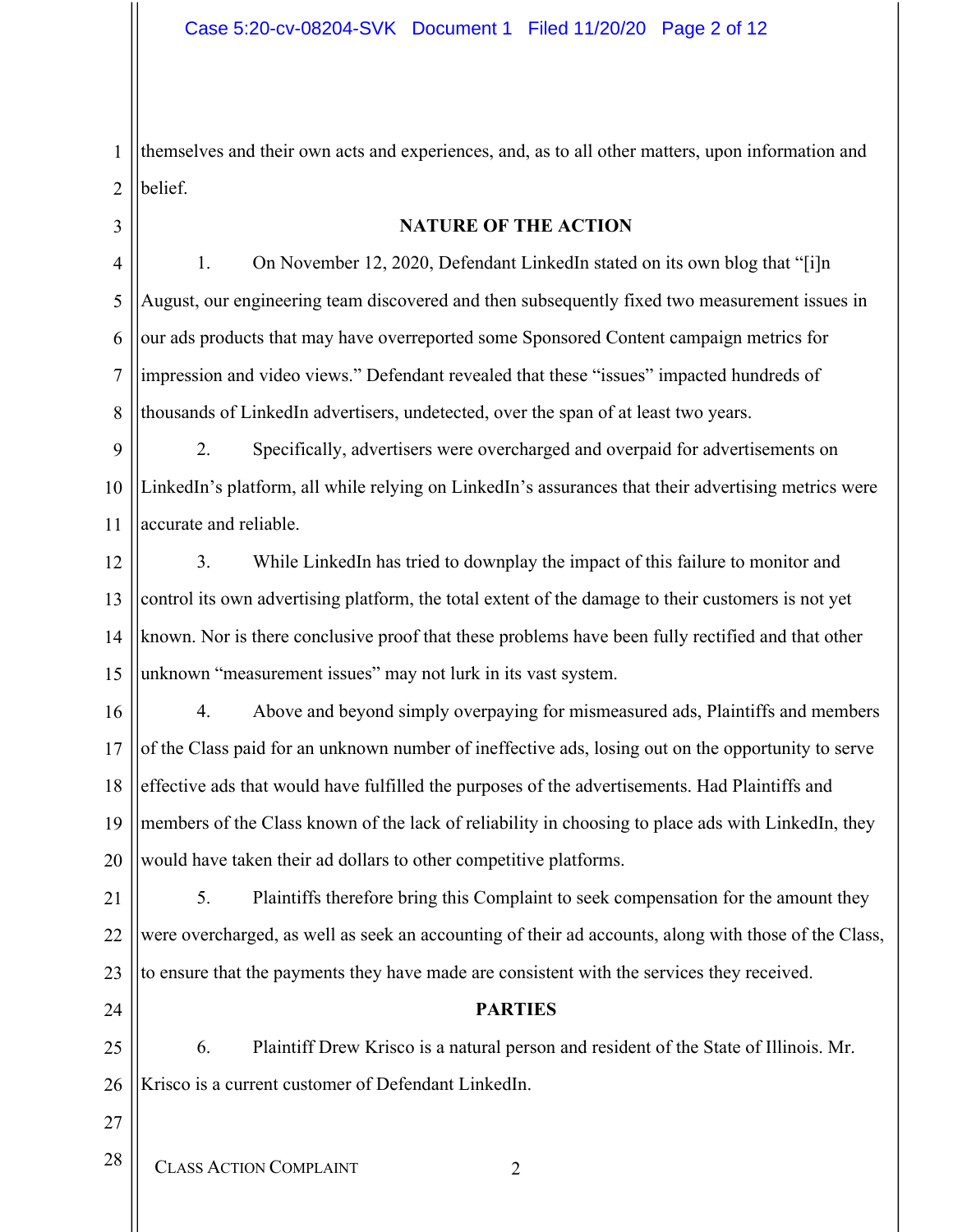1 2 3 7. Plaintiff Livly, Inc. is a corporation incorporated under the laws of the State of Delaware, with its principial place of business located at 1325 West Randolph Avenue, Chicago, Illinois 60607. Livly is a current customer of Defendant LinkedIn.

4 5 6 8. Defendant LinkedIn Corporation is a corporation incorporated under the laws of the State of Delaware, with its principial place of business located at 1000 West Maude Avenue, Sunnyvale, California 94085.

7

#### **JURISDICTION AND VENUE**

8 9 10 11 12 9. This Court has subject matter jurisdiction over Plaintiffs' claims under 28 U.S.C. § 1332(d)(2) because, as to all proposed Class members, (a) at least one member of the Class, which consists of at least 100 members, is a citizen of a different state than Defendant, (b) the amount in controversy exceeds \$5,000,000, exclusive of interest and costs, and (c) none of the exceptions under that subsection apply to this action.

13 14 15 10. This Court has personal jurisdiction over Defendant because it transacts business in this State, and because the tortious conduct alleged in this Complaint occurred in, was directed to, and/or emanated from this State.

16 17 18 11. Venue is proper in this District under 28 U.S.C. § 1391 because Defendant conducts business transactions in this District, and because the wrongful conduct giving rise to this case occurred in, was directed to, and/or emanated from this District.

19

## **FACTUAL BACKGROUND**

20 21 22 23 24 12. LinkedIn is a global professional networking site, offering numerous professional services for job seekers, professionals, recruiters, and employers. With LinkedIn, users create an indepth professional profile, and user information is standardized by education, profile headlines, profile experience and a customer's prior experience. LinkedIn has branded itself as "the place to find and be found."

25 26 13. With this enormous draw to facilitate networking, LinkedIn has over 706 million total users, with more than 260 million monthly active users. As such, this creates a robust and

27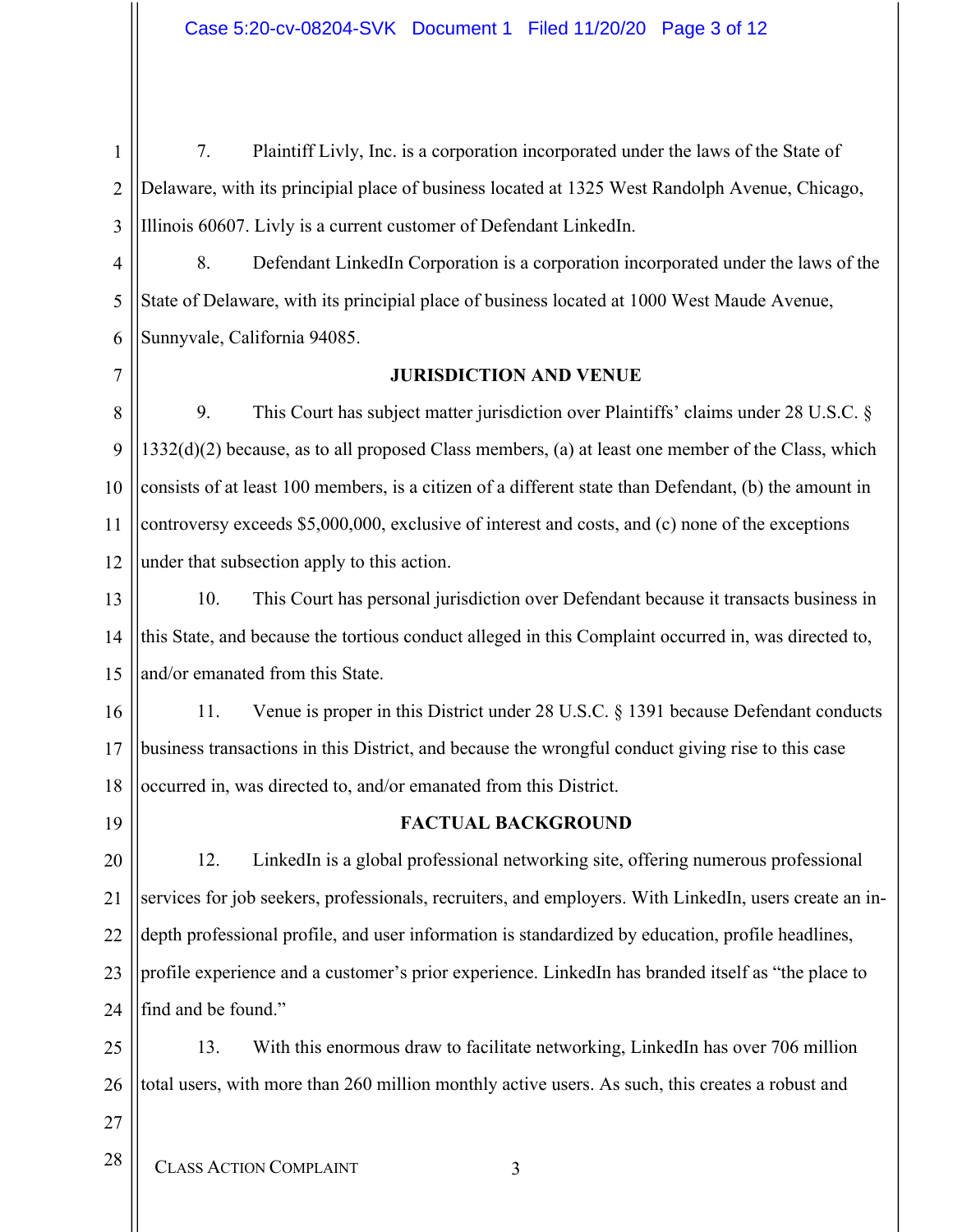1 2  $\parallel$  active audience for an untold number of advertisers to buy a wide range of advertisements, a core aspect of LinkedIn's business model.

| 3              | Not unlike with Facebook or Google, advertisers pay extortionary amounts to reach<br>14.                                                                         |  |  |
|----------------|------------------------------------------------------------------------------------------------------------------------------------------------------------------|--|--|
| $\overline{4}$ | target audiences and rely on platforms like LinkedIn to be honest brokers in how they track,                                                                     |  |  |
| 5              | monitor, and charge for those ads. While advertisers have certain tools available to them to track                                                               |  |  |
| 6              | their own ads, certain information can only be known and conveyed by LinkedIn itself, leaving                                                                    |  |  |
| 7              | advertisers in a vulnerable position to act in blind reliance on LinkedIn's own metrics and reporting.                                                           |  |  |
| 8              | In November of 2020, LinkedIn revealed that it had taken advantage of that<br>15.                                                                                |  |  |
| 9              | vulnerability through its own failures to properly design and audit its advertising system.                                                                      |  |  |
| 10             | 16.<br>In its own words, "In August, our engineering team discovered and then                                                                                    |  |  |
| 11             | subsequently fixed two measurement issues in our ads products that may have overreported some                                                                    |  |  |
| 12             | Sponsored Content campaign metrics for impression and video views. Together these issues                                                                         |  |  |
| 13             | potentially impacted more than 418,000 customers over a two plus year period." <sup>1</sup>                                                                      |  |  |
| 14             | 17.<br>Additional reporting on this issue revealed:                                                                                                              |  |  |
| 15             | With video ads, LinkedIn discovered that some organic videos and video ads would                                                                                 |  |  |
| 16             | play while they were off-screen on Apple Inc.'s iOS devices.                                                                                                     |  |  |
| 17             | If a LinkedIn user scrolled past a video ad while the video was buffering, for<br>example, the ad would autoplay even when out of view, but still be tracked and |  |  |
| 18             | logged as a video view or completion.                                                                                                                            |  |  |
| 19             | That may have resulted in overstated measures including video views and view-                                                                                    |  |  |
| 20             | through rates, as well as overcharging advertisers paying by the view, according to a<br>LinkedIn spokesman.                                                     |  |  |
| 21             | The company also said it may have been overreporting impressions on sponsored-                                                                                   |  |  |
| 22             | content campaigns in the LinkedIn feed—for example, in cases when users would                                                                                    |  |  |
| 23             | rotate their phones or quickly move to other parts of the app, the spokesman said. <sup>2</sup>                                                                  |  |  |
| 24             | We discovered two measurement issues. Here's how we're making it right., LinkedIn,                                                                               |  |  |
| 25             | https://business.linkedin.com/marketing-solutions/blog/linkedin-news/2020/how-we-re-working-to-                                                                  |  |  |
| 26             | improve.<br>LinkedIn Finds Measurement Errors That Inflated Video and Ad Metrics, THE WALL STREET                                                                |  |  |
| 27             | JOURNAL, https://www.wsj.com/articles/linkedin-finds-measurement-errors-that-inflated-video-and-<br>ad-metrics-11605228577.                                      |  |  |
| 28             | <b>CLASS ACTION COMPLAINT</b><br>4                                                                                                                               |  |  |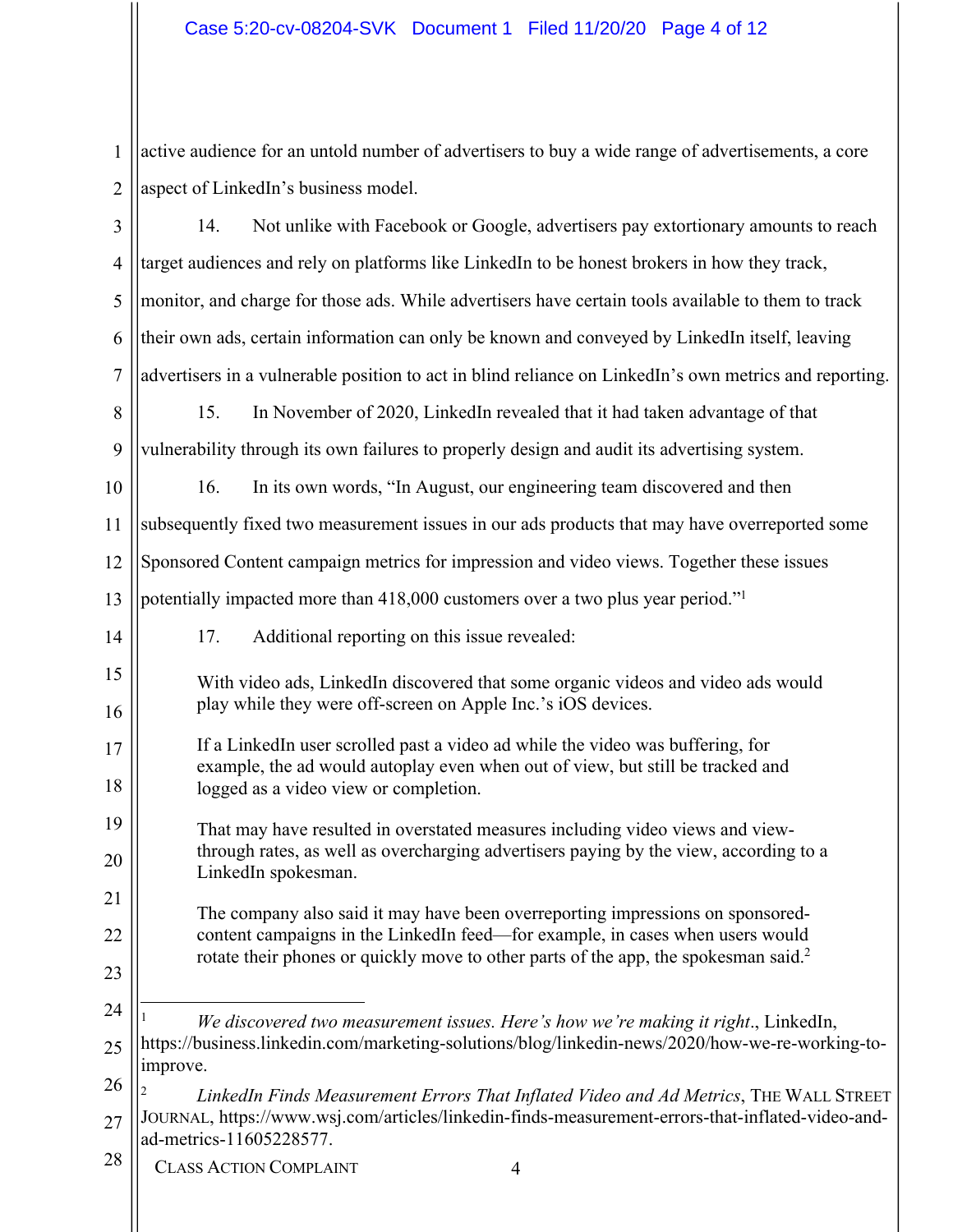CLASS ACTION COMPLAINT 5 1 2 3 4 5 6 7 8 9 10 11 12 13 14 15 16 17 18 19 20 21 22 23 24 25 26 27 28 18. What's worse, based on publicly available information, LinkedIn allegedly discovered this issue in August 2020, but waited at least *two months* to fix it and provide any kind of notice to its customers. 19. During this time, millions of advertisers bought untold amounts of advertising on the LinkedIn platform, with absolutely no notice of ongoing or previous failures to properly track and monitor advertising performance. 20. Of course, this same issue had been ongoing for two years without notice or explanation, impacting billions of ad dollars spent with Defendant LinkedIn. **PLAINTIFF KRISCO'S EXPERIENCE** 21. Plaintiff Krisco is in the real estate business. 22. Starting in 2020, Plaintiff Krisco purchased advertisements on the LinkedIn platform to promote job opportunities. 23. Krisco became aware of the mismeasurement issues in November 2020. Without detailed information from LinkedIn, Krisco is unaware of the details of what ads were impacted, when any issues occurred, or the full nature of the damage he suffered. **PLAINTIFF LIVLY'S EXPERIENCE**  24. Plaintiff Livly is a software and mobile app developer that provides products for the property management industry. 25. Starting in 2020, Livly purchased advertisements on the LinkedIn platform to build brand awareness and drive potential customers to its website. 26. Livly became aware of the mismeasurement issues in November 2020. Without detailed information from LinkedIn, Livly is unaware of the details of what ads were impacted, when any issues occurred, or the full nature of the damage it suffered. **CLASS ALLEGATIONS**  27. **Class Definition:** Plaintiffs bring this action pursuant to Federal Rule of Civil Procedure 23 on behalf of himself and the Class defined as follows: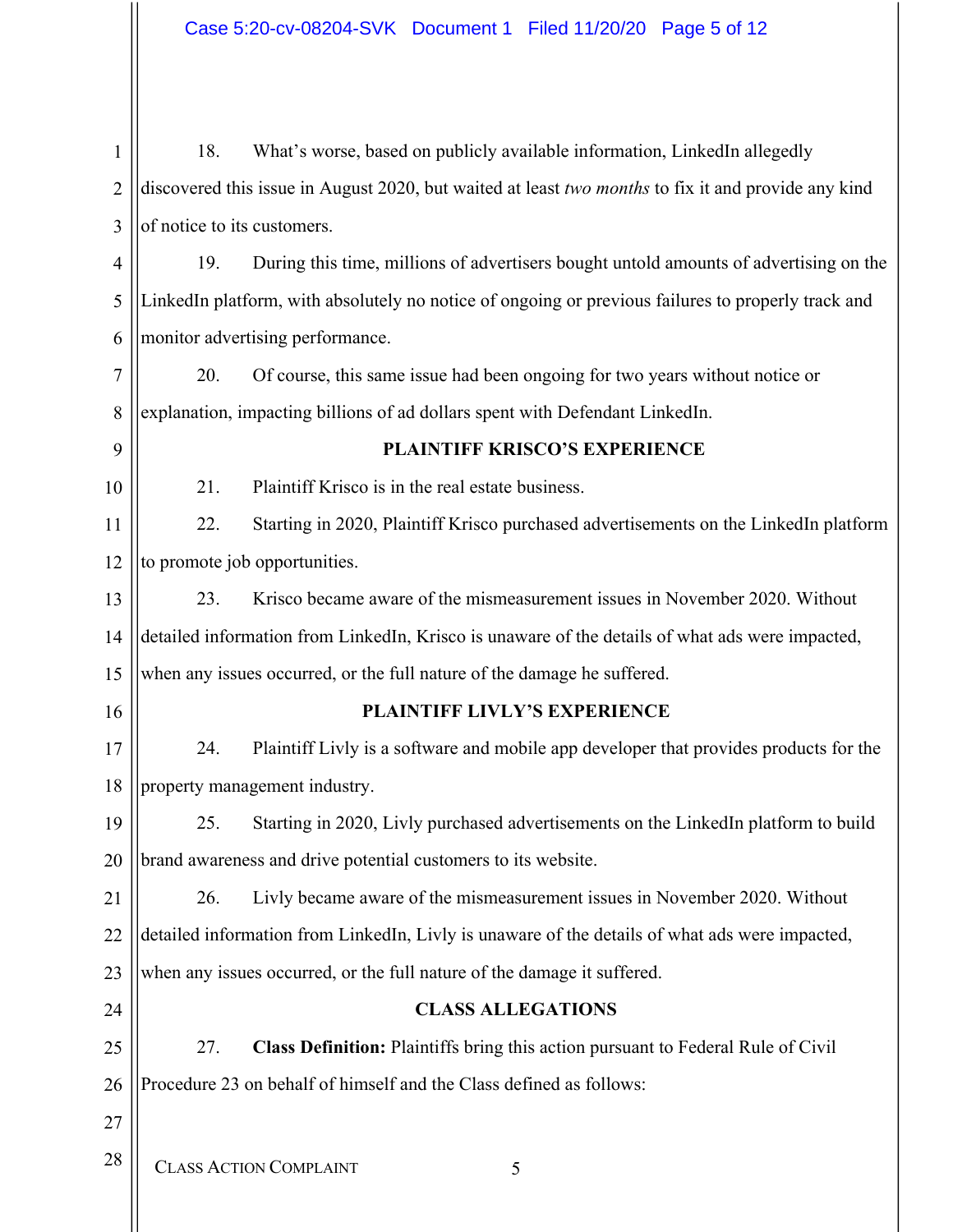## Case 5:20-cv-08204-SVK Document 1 Filed 11/20/20 Page 6 of 12

1

17

All persons or entities who, during the relevant statute of limitations period, paid to place advertisements with Defendant LinkedIn.

2 3 4 5 6 7 8 Excluded from the Class are: (1) any Judge or Magistrate presiding over this action and members of their families; (2) Defendant, Defendant's subsidiaries, parents, successors, predecessors, and any entity in which Defendant or its parents have a controlling interest and its current or former employees, officers and directors; (3) persons who properly execute and file a timely request for exclusion from the Class; (4) persons whose claims in this matter have been finally adjudicated on the merits or otherwise released; (5) Plaintiffs' counsel and Defendant's counsel; and (6) the legal representatives, successors, and assigns of any such excluded persons.

9 10 11 12 28. **Numerosity:** The exact number of members of the Class is unknown and not available to Plaintiffs at this time, but it is clear that individual joinder is impracticable. On information and belief, Defendant has refused to reimburse thousands of agents like and including Plaintiffs.

13 14 15 16 29. **Commonality and Predominance:** There are many questions of law and fact common to the claims of Plaintiffs and the Class, and those questions predominate over any questions that may affect individual members of the Class. Common questions for the Class include, but are not necessarily limited to, the following:

CLASS ACTION COMPLAINT 6 18 19 20 21 22 23 24 25 26 27 28 a. Whether LinkedIn's actions were likely to deceive members of the public and those constituted a fraudulent business practice under California's Unfair Competition Law (UCL), Cal. Bus. & Prof. Code § 17200; b. Whether LinkedIn made material misrepresentations about its advertising services; c. Whether LinkedIn's failure to properly audit and verify its advertising metrics was unfair, deceptive, untrue and misleading, and constitutes an unfair and fraudulent business practice under the UCL; d. Whether LinkedIn breached its contract with Plaintiffs and the Class by reporting inaccurate advertising metrics.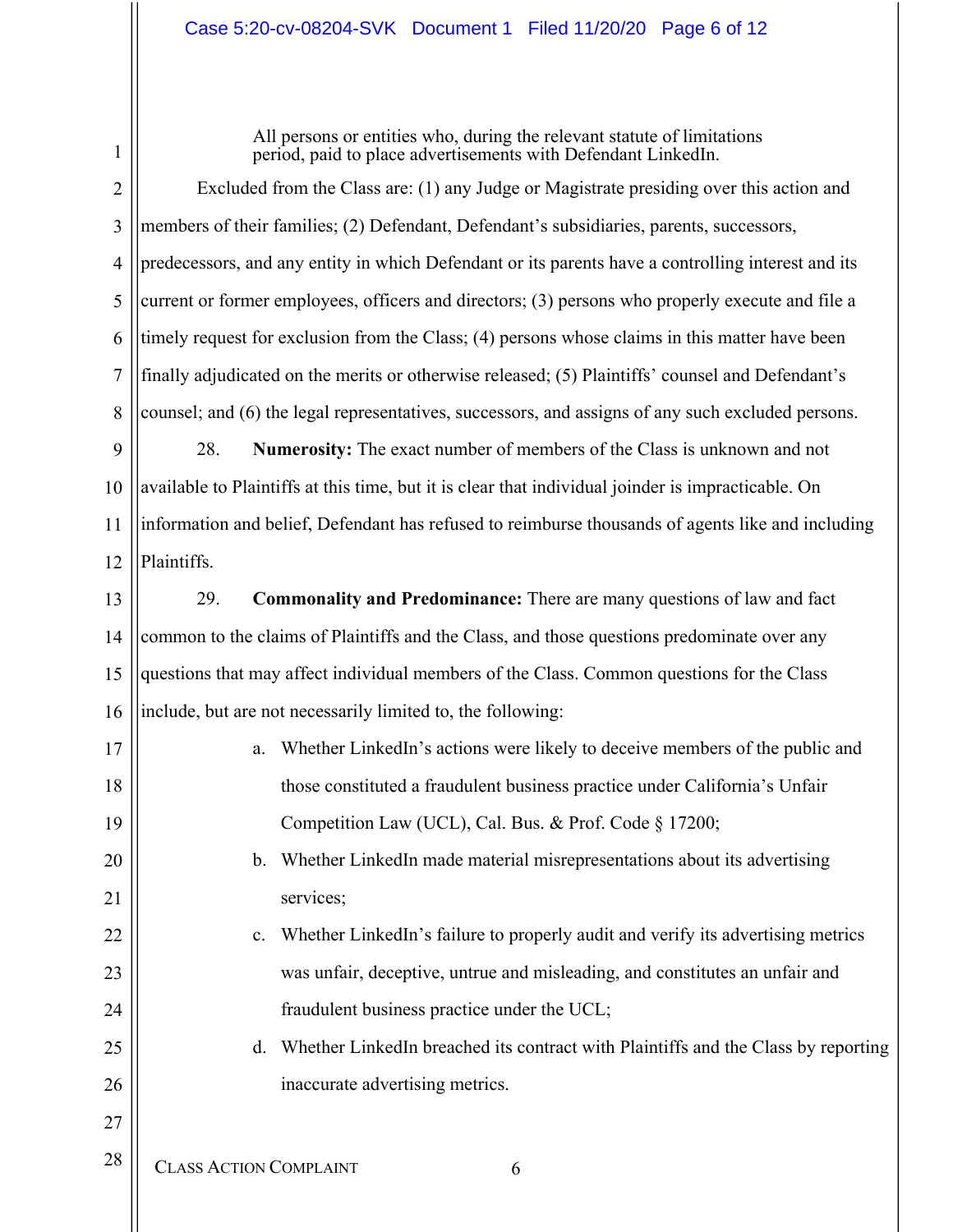1 2 3 30. **Typicality:** Plaintiffs' claims are typical of the claims of other members of the Class, in that Plaintiffs and members of the Class sustained damages arising out of Defendant's uniform wrongful conduct.

4 5 6 7 8 9 10 11 31. **Adequate Representation:** Plaintiffs will fairly and adequately represent and protect the interests of the Class, and have retained counsel competent and experienced in complex litigation and class actions. Plaintiffs' claims are representative of the claims of the other members of the Class. That is, Plaintiffs and members of the Class sustained damages as a result of Defendant's uniform conduct. Plaintiffs also have no interests antagonistic to those of the Class, and Defendant have no defenses unique to Plaintiffs. Plaintiffs and their counsel are committed to vigorously prosecuting this action on behalf of the members of the Class, and have the financial resources to do so. Neither Plaintiffs nor their counsel have any interest adverse to the Class.

12 13 14 15 16 17 18 32. **Policies Generally Applicable to the Class:** This class action is appropriate for certification because Defendant have acted or refused to act on grounds generally applicable to the Class as a whole, thereby requiring the Court's imposition of uniform relief to ensure compatible standards of conduct toward members of the Class, and making final injunctive relief appropriate with respect to the Class as a whole. Defendant's practices challenged herein apply to and affect members of the Class uniformly, and Plaintiffs' challenge of those practices hinges on Defendant's conduct with respect to the Class as a whole, not on facts or law applicable only to Plaintiffs.

19 20 21 22 23 24 25 26 27 33. **Superiority:** This case is also appropriate for class certification because class proceedings are superior to all other available methods for the fair and efficient adjudication of this controversy given that joinder of all parties is impracticable. The damages suffered by the individual members of the Class will likely be relatively small, especially given the burden and expense of individual prosecution of the complex litigation necessitated by Defendant's actions. Thus, it would be virtually impossible for the individual members of the Class to obtain effective relief from Defendant's misconduct. Even if members of the Class could sustain such individual litigation, it would still not be preferable to a class action, because individual litigation would increase the delay and expense to all parties due to the complex legal and factual controversies

28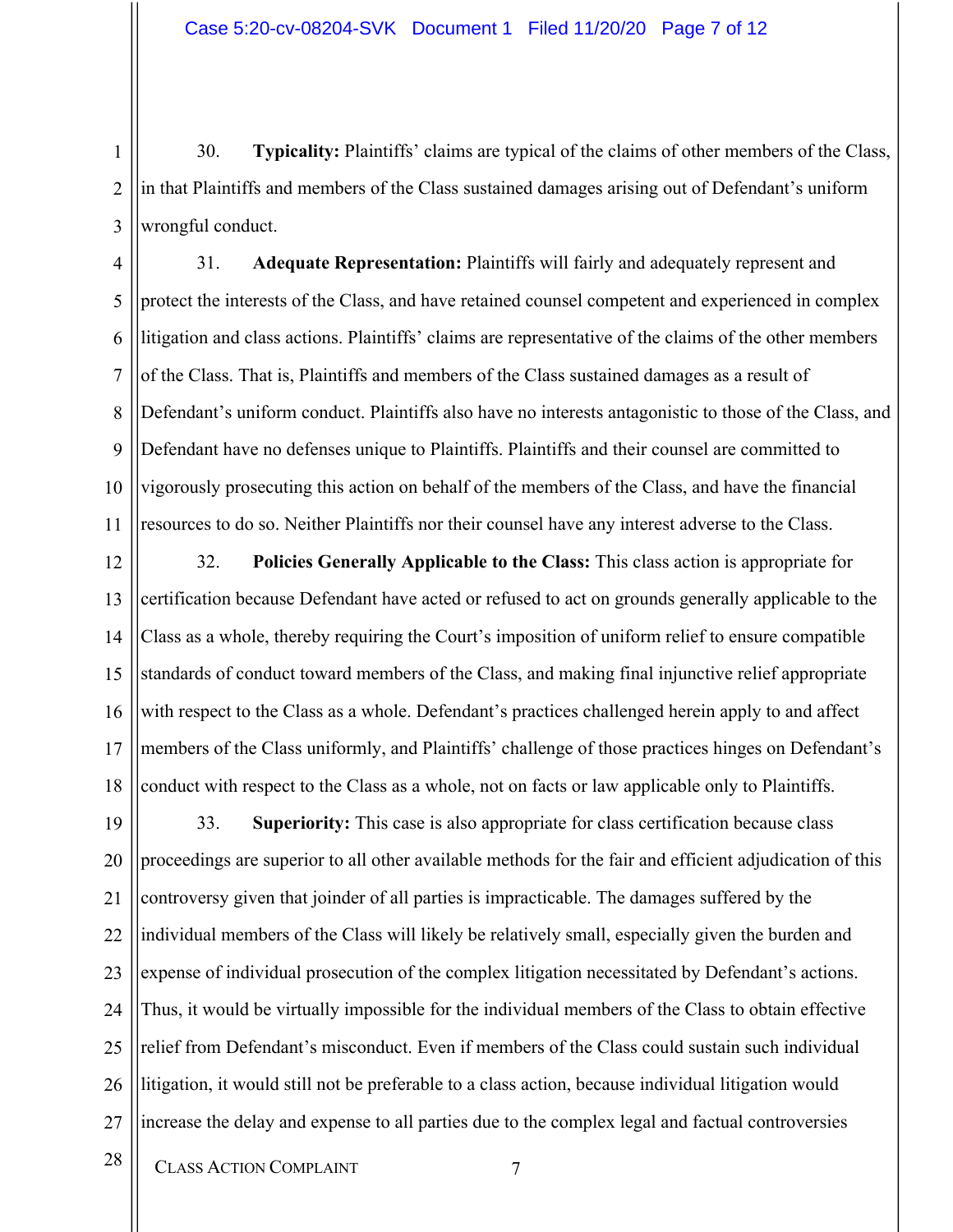#### Case 5:20-cv-08204-SVK Document 1 Filed 11/20/20 Page 8 of 12

1 2 3 4 presented in this Complaint. By contrast, a class action presents far fewer management difficulties and provides the benefits of single adjudication, economy of scale, and comprehensive supervision by a single court. Economies of time, effort, and expense will be fostered, and uniformity of decisions ensured.

5 6 34. Plaintiffs reserve the right to revise the foregoing "Class Allegations" and "Class Definition" based on facts learned through additional investigation and discovery.

## **FIRST CAUSE OF ACTION CALIFORNIA UNFAIR COMPETITION LAW, CAL. BUS. & PROF. CODE § 17200,** *et seq.*

35. Plaintiffs incorporate the foregoing allegations as if fully set forth herein.

11 12 13 36. LinkedIn violated California's Unfair Competition Law, Cal. Bus. & Prof. Code § 17200 *et seq.*, by engaging in the fraudulent and unfair business acts and practices alleged, as further specified below.

14 15 16 37. LinkedIn's dissemination of inaccurate and inflated advertising metrics constitutes a fraudulent practice under the UCL, as it is likely to deceive Class members into believing that their paid advertisements generated a highly inflated number of impressions.

17 18 19 20 21 22 23 24 38. LinkedIn's failure to properly audit and verify the accuracy of its advertising metrics before disseminating them to Class members is unfair, deceptive, untrue and misleading, and constitutes an unfair and fraudulent business practice under the UCL. LinkedIn's practice was also contrary to legislatively declared and public policies that seek to protect consumers from misleading statements. *See, e.g.*, Federal Trade Commission Act (15 U.S.C. § 45); Consumers Legal Remedies Act (Cal. Civ. Code § 1750 *et seq.*); and California False Advertising Law (Cal Bus. & Prof. Code § 17500). The harm these practices caused to Plaintiffs and the Class members outweigh their utility, if any.

25 26 27 39. Prior to November 2020, LinkedIn knew or through reasonable investigation should have known that its advertising metrics were inaccurate and inflated, and had LinkedIn properly audited and verified its advertising metrics it would have known that those metrics were inaccurate

28

7

8

9

10

- CLASS ACTION COMPLAINT 8
	-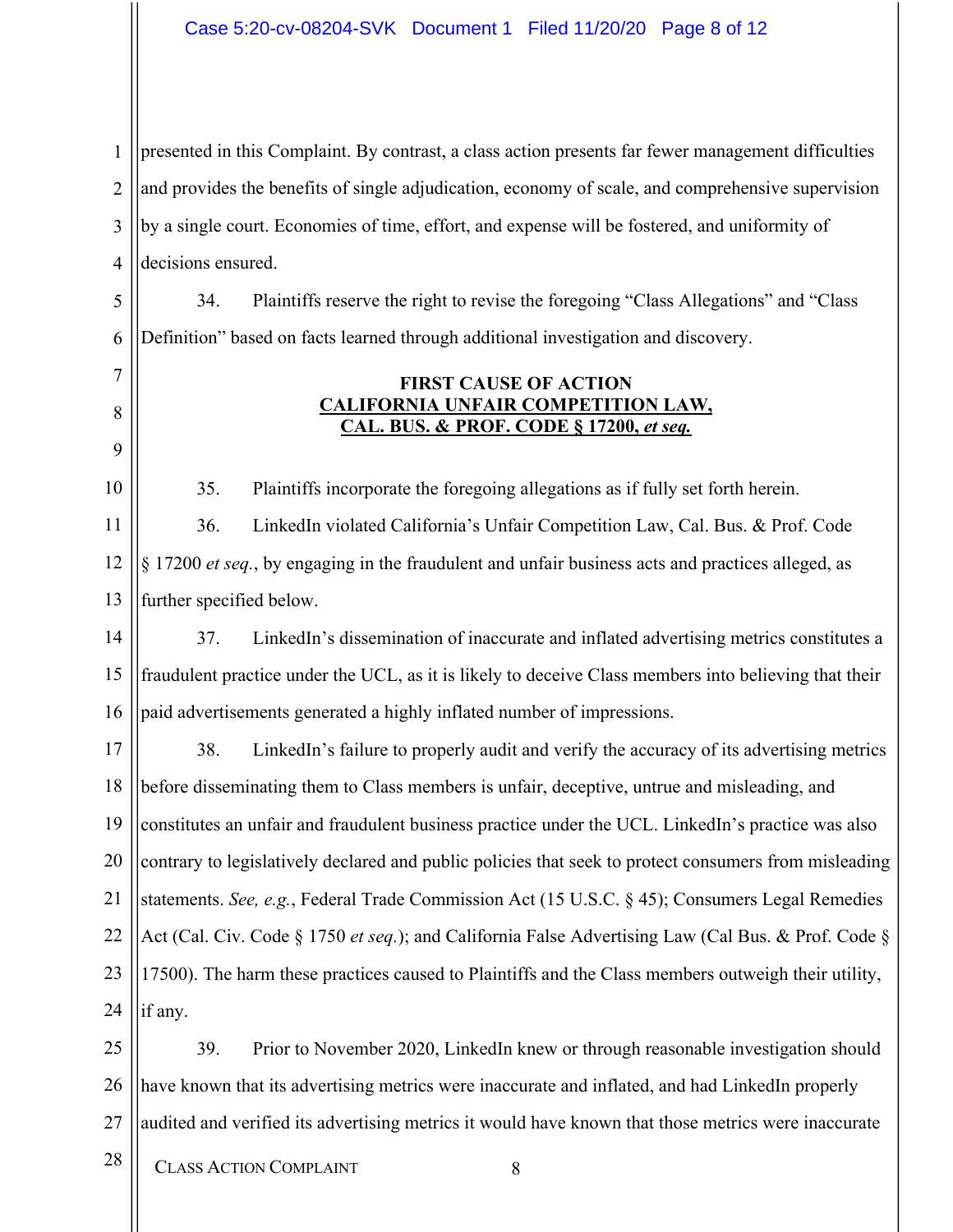1 2 and inflated. The calculation errors that LinkedIn allowed to persist for over two years were obvious errors that would have been discovered by a reasonable auditing and verification process.

3 4 5 40. LinkedIn's failure to employ reasonable auditing and verification procedures gave it an unfair competitive advantage, as it allowed LinkedIn to provide video-advertising services at a lower cost and made those advertising services appear to be more effective than they were.

6 7 8 9 10 11 41. Plaintiffs have standing to bring these claims under the UCL because they were injured and lost money or property, including, but not limited to money paid for LinkedIn advertisements, as a result of LinkedIn's fraudulent and unfair business practices. Among other things, Plaintiffs would not have bought as much advertising services if LinkedIn had not disseminated inflated metrics and would have paid a lower price for the advertising services they did purchase.

12 13 14 42. Pursuant to Cal. Bus. & Prof. Code § 17203, Plaintiffs seek equitable relief to prevent the continued use of LinkedIn's unfair and fraudulent practices and to restore to the Class all money LinkedIn may have acquired by means of its fraudulent and unfair business practices.

- 15
- 16

## **SECOND CAUSE OF ACTION FRAUD**

17 18 43. Plaintiffs incorporate the foregoing allegations as if fully set forth herein. 44. LinkedIn falsely represented the number of impressions generated by Plaintiffs' and

19 Class members' advertisements.

20 21 45. LinkedIn either (i) knew that the metrics it was reporting to Plaintiffs and Class members was false; or (ii) reported those metrics recklessly and without regard for their truth.

22 23 24 25 26 27 46. And even if LinkedIn's statement is true—and it failed to discover the issue until August 2020—it still knowingly disseminated false metrics for several additional months. The persistence of LinkedIn's false metrics was possible only because LinkedIn did not take verification of its metrics seriously, severely understaffed the engineering team in charge of fixing errors, did not fully investigate or correct errors that were reported to it, and refused to allow third-party verification of its metrics.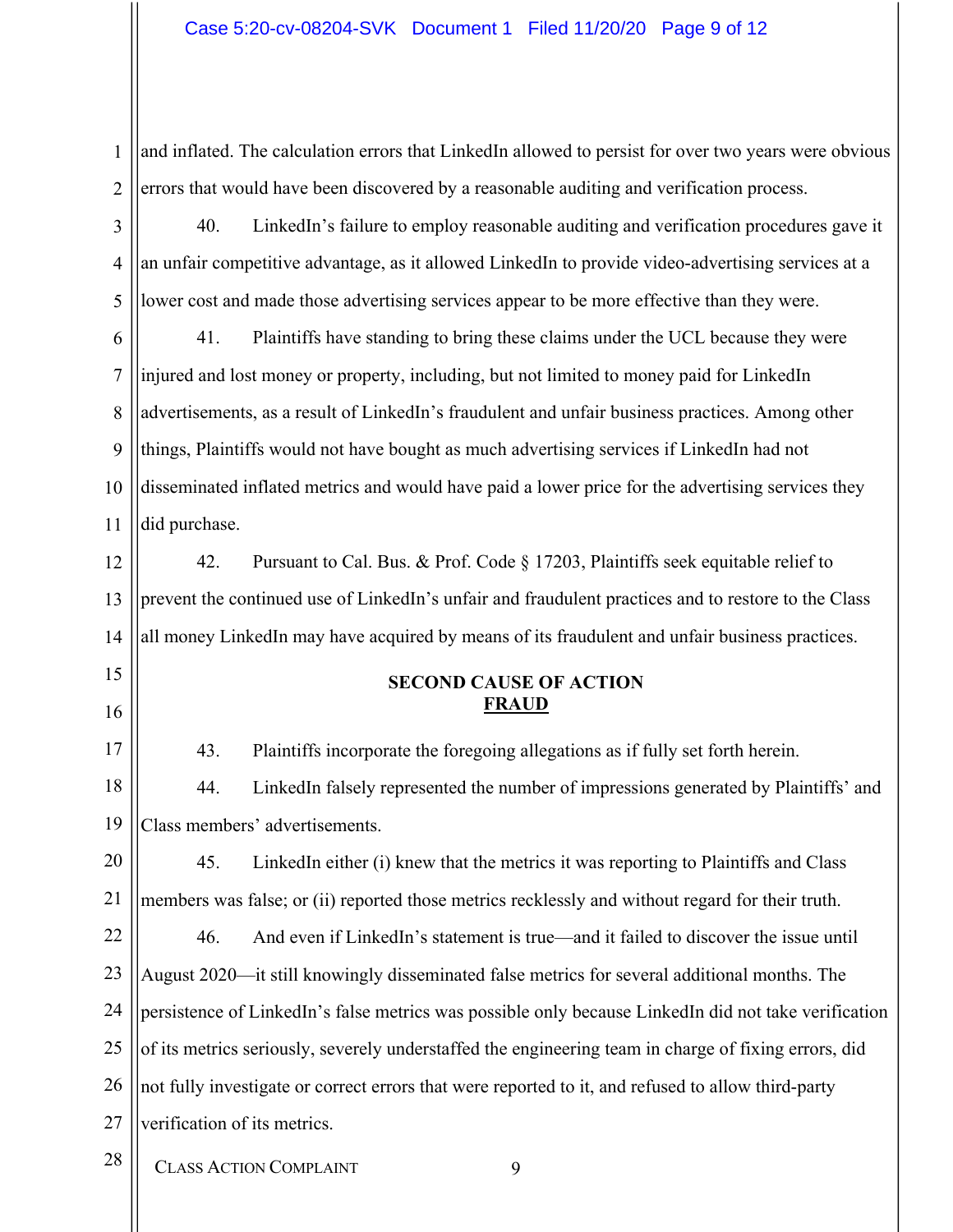1 2 3 4 5 47. LinkedIn intended that Plaintiffs and Class members rely on its metrics. LinkedIn promoted the metrics to users to demonstrate the supposed effectiveness of paid advertisements on its platform, knew that its metrics were relevant and material to advertisers, and concealed the fact that its recklessness had caused the metrics to be inflated because it knew that would hurt user trust and result in advertisers purchasing fewer ads.

6 7 8 9 48. Plaintiffs and Class members did rely on LinkedIn's inflated impressions metrics when deciding whether and how to purchase video advertising from LinkedIn. As a result of the inflated metrics, Plaintiffs and Class members purchased more advertising from LinkedIn than they otherwise would have and paid a higher price than they otherwise would have.

10 11 49. Plaintiffs seek an award of compensatory and punitive damages. LinkedIn's conduct as previously described constitutes oppression, fraud, or malice.

## **THIRD CAUSE OF ACTION ACCOUNTING**

50. Plaintiffs incorporate the foregoing allegations as if fully set forth herein.

16 17 51. Plaintiffs and the Class conferred a monetary benefit on Defendant in the form of monies paid for advertising.

18 19 52. Defendant appreciated or had knowledge of the benefits conferred upon it by Plaintiffs and the Class.

20 21 22 23 53. In November 2020, Defendant announced that it had not accurately captured or reported advertising metrics, or accurately charged for advertising, during at least a two-year period. While it made this announcement, it did not provide any detail to advertisers of the nature of the issue, what ads were impacted, or any other specifics of the harm.

24 25 26 27 54. Because all advertising records, data, and other metrics, of Plaintiffs and the Class's paid advertisements are exclusively within the control of Defendant, Plaintiffs and the Class have an inadequate legal remedy in that they cannot determine the precise amount of damage that they have suffered as a result of Defendant's conduct.

28

12

13

14

15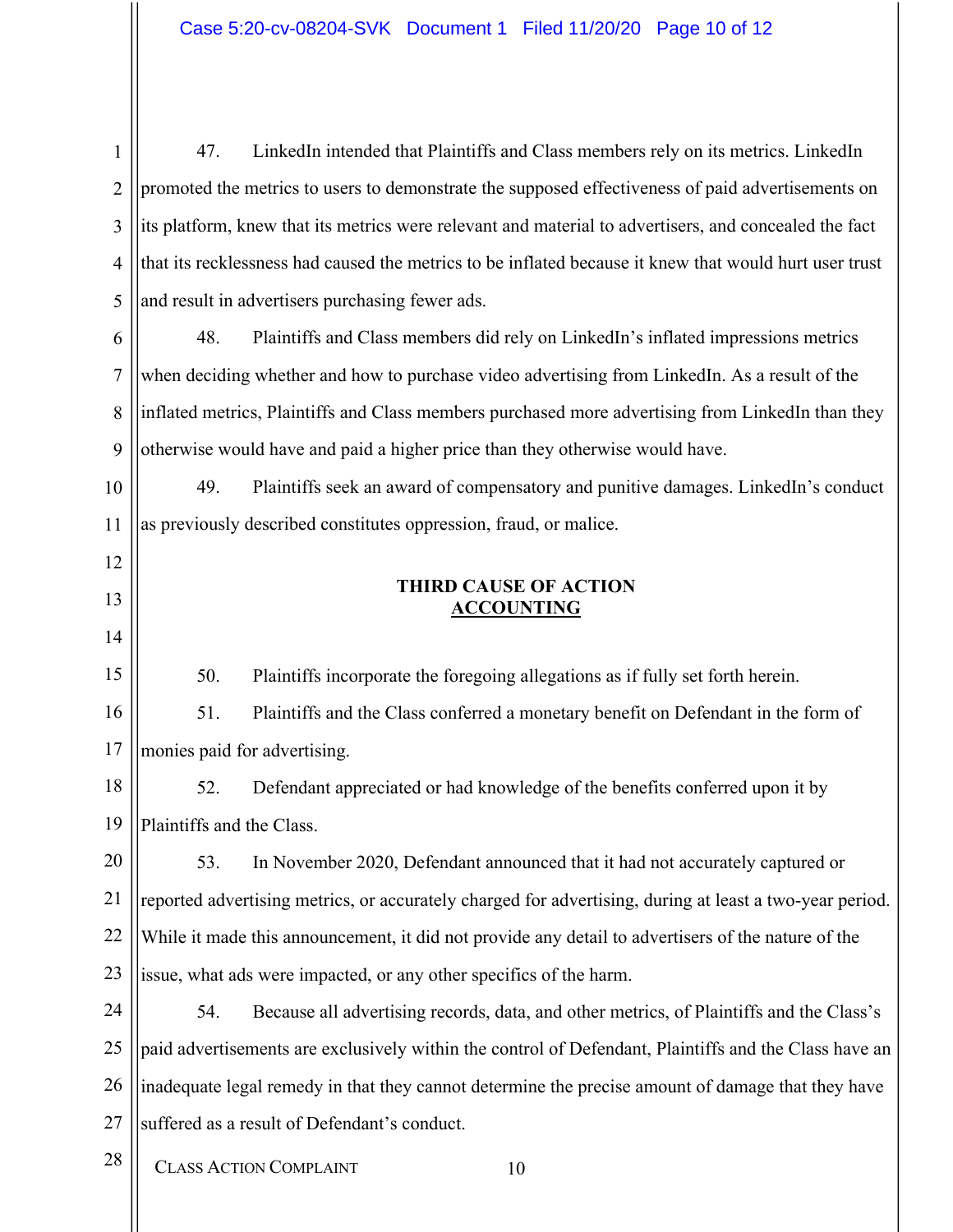| 1  | As a result, Plaintiffs and the Class seek an order requiring Defendant to provide a<br>55.         |                                                                     |                                                                                          |  |  |
|----|-----------------------------------------------------------------------------------------------------|---------------------------------------------------------------------|------------------------------------------------------------------------------------------|--|--|
| 2  | full and complete accounting of all transactions or records relating to Plaintiffs' and the Class's |                                                                     |                                                                                          |  |  |
| 3  | advertising on the LinkedIn platform.                                                               |                                                                     |                                                                                          |  |  |
| 4  | <b>PRAYER FOR RELIEF</b>                                                                            |                                                                     |                                                                                          |  |  |
| 5  | WHEREFORE, Plaintiffs Drew Krisco and Livly, Inc., individually and on behalf of the                |                                                                     |                                                                                          |  |  |
| 6  | Class, prays for the following relief:                                                              |                                                                     |                                                                                          |  |  |
| 7  | (a)                                                                                                 |                                                                     | An order certifying the Class as defined above, appointing Plaintiffs as the             |  |  |
| 8  | representatives of the Class, and appointing their counsel as Class Counsel;                        |                                                                     |                                                                                          |  |  |
| 9  | Awarding injunctive and other equitable relief as is necessary to protect the interests<br>(b)      |                                                                     |                                                                                          |  |  |
| 10 | of the Class, including an order: (i) prohibiting LinkedIn from engaging in the wrongful acts       |                                                                     |                                                                                          |  |  |
| 11 | described herein; (ii) requiring LinkedIn to engage third-party auditors to conduct audits and      |                                                                     |                                                                                          |  |  |
| 12 | evaluations of LinkedIn's advertising metrics on a periodic basis and ordering them to promptly     |                                                                     |                                                                                          |  |  |
| 13 | correct any problems or issues detected by these auditors; and (iii) requiring LinkedIn to disclose |                                                                     |                                                                                          |  |  |
| 14 | any further inaccurate advertising metrics in a timely and accurate manner.                         |                                                                     |                                                                                          |  |  |
| 15 | An award of all economic, monetary, actual, consequential, compensatory, and<br>(c)                 |                                                                     |                                                                                          |  |  |
| 16 |                                                                                                     | punitive damages available at law and caused by LinkedIn's conduct; |                                                                                          |  |  |
| 17 | (d)                                                                                                 |                                                                     | An award of reasonable litigation expenses and attorneys' fees;                          |  |  |
| 18 | (e)                                                                                                 |                                                                     | An award of pre- and post-judgment interest, to the extent allowable;                    |  |  |
| 19 | Such other and further relief that the Court deems reasonable and just.<br>(f)                      |                                                                     |                                                                                          |  |  |
| 20 | <b>JURY DEMAND</b>                                                                                  |                                                                     |                                                                                          |  |  |
| 21 | Plaintiffs Drew Krisco and Livly, Inc. request a trial by jury of all claims that can be so         |                                                                     |                                                                                          |  |  |
| 22 | tried.                                                                                              |                                                                     |                                                                                          |  |  |
| 23 |                                                                                                     |                                                                     |                                                                                          |  |  |
| 24 |                                                                                                     |                                                                     | Respectfully submitted,                                                                  |  |  |
| 25 |                                                                                                     |                                                                     | <b>DREW KRISCO and LIVLY, INC.,</b><br>individually and on behalf of all other similarly |  |  |
| 26 |                                                                                                     |                                                                     | situated individuals.                                                                    |  |  |
| 27 | Date: November 20, 2020                                                                             |                                                                     | By: /s/ Rafey S. Balabanian<br>One of Plaintiffs' Attorneys                              |  |  |
| 28 |                                                                                                     | <b>CLASS ACTION COMPLAINT</b>                                       | 11                                                                                       |  |  |
|    |                                                                                                     |                                                                     |                                                                                          |  |  |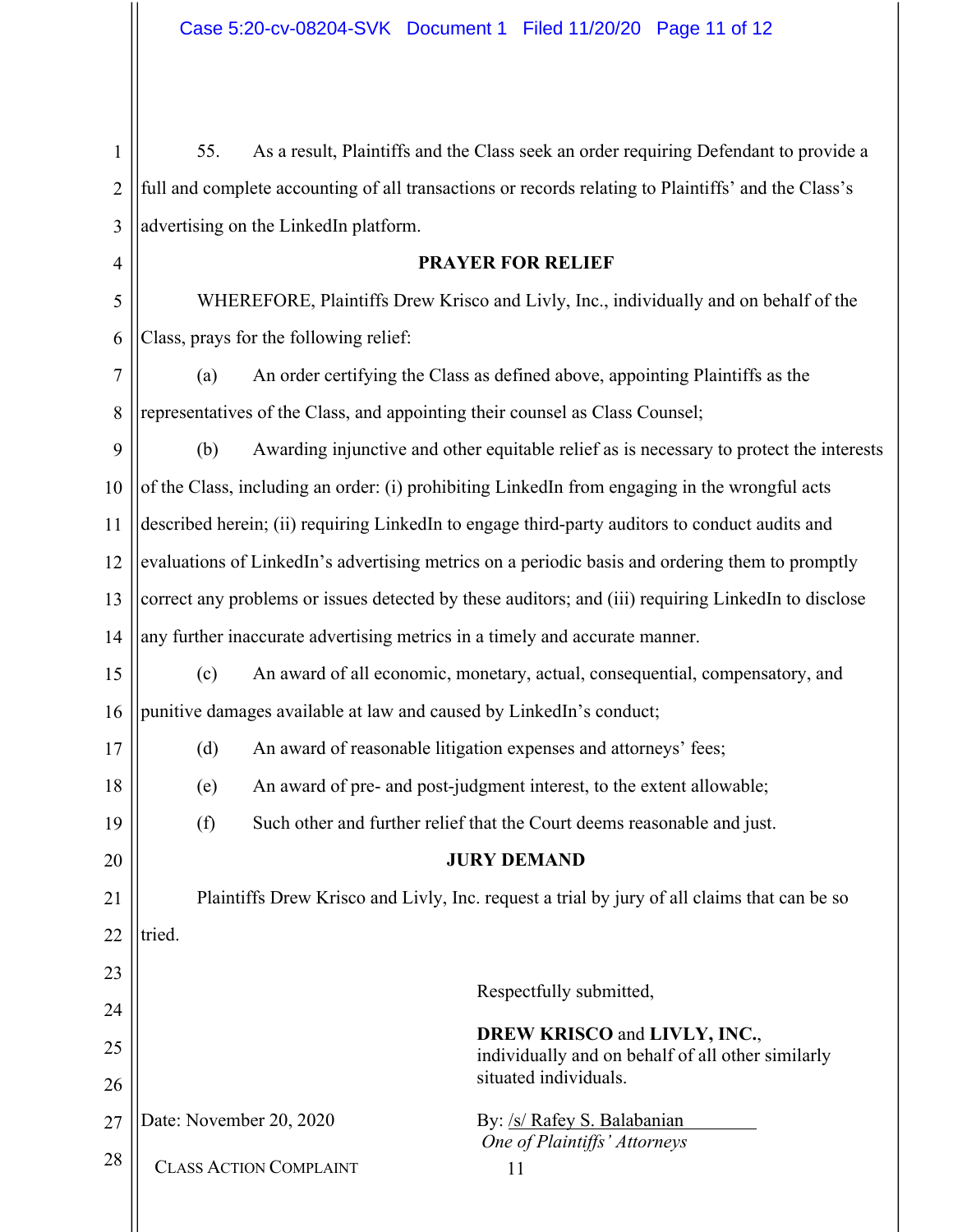| Case 5:20-cv-08204-SVK Document 1 Filed 11/20/20 Page 12 of 12 |  |  |  |
|----------------------------------------------------------------|--|--|--|
|----------------------------------------------------------------|--|--|--|

| $\mathbf{1}$   |                               |                                                                                         |
|----------------|-------------------------------|-----------------------------------------------------------------------------------------|
| $\overline{2}$ |                               | Rafey Balabanian (SBN 315962)<br>rbalabanian@edelson.com                                |
| 3              |                               | Todd Logan (SBN 305912)<br>tlogan@edelson.com                                           |
| $\overline{4}$ |                               | Brandt Silver-Korn (SBN 323530)<br>bsilvercorn@edelson.com                              |
| 5              |                               | <b>EDELSON PC</b><br>123 Townsend Street, Suite 100                                     |
| 6              |                               | San Francisco, California 94107<br>Tel: 415.212.9300                                    |
| $\overline{7}$ |                               | Fax: 415.373.9435                                                                       |
| 8              |                               | Antonio M. Romanucci (pro hac vice pending)<br>aromanucci@rblaw.net                     |
| 9              |                               | Bryce T. Hensley (pro hac vice pending)<br>bhensley@rblaw.net                           |
| 10             |                               | David A. Neiman (pro hac vice pending)<br>dneiman@rblaw.net<br>ROMANUCCI & BLANDIN, LLC |
| 11             |                               | 321 North Clark Street, Suite 900                                                       |
| 12             |                               | Chicago, Illinois 60654<br>Tel: 312.458.1000<br>Fax: 312.458.1004                       |
| 13             |                               |                                                                                         |
| 14             |                               | Counsel for Plaintiffs and the Putative Class                                           |
| 15             |                               |                                                                                         |
| 16             |                               |                                                                                         |
| 17             |                               |                                                                                         |
| 18             |                               |                                                                                         |
| 19             |                               |                                                                                         |
| 20             |                               |                                                                                         |
| 21             |                               |                                                                                         |
| 22             |                               |                                                                                         |
| 23             |                               |                                                                                         |
| 24             |                               |                                                                                         |
| 25             |                               |                                                                                         |
| 26             |                               |                                                                                         |
| 27             |                               |                                                                                         |
| $28\,$         | <b>CLASS ACTION COMPLAINT</b> | 12                                                                                      |

 $\parallel$